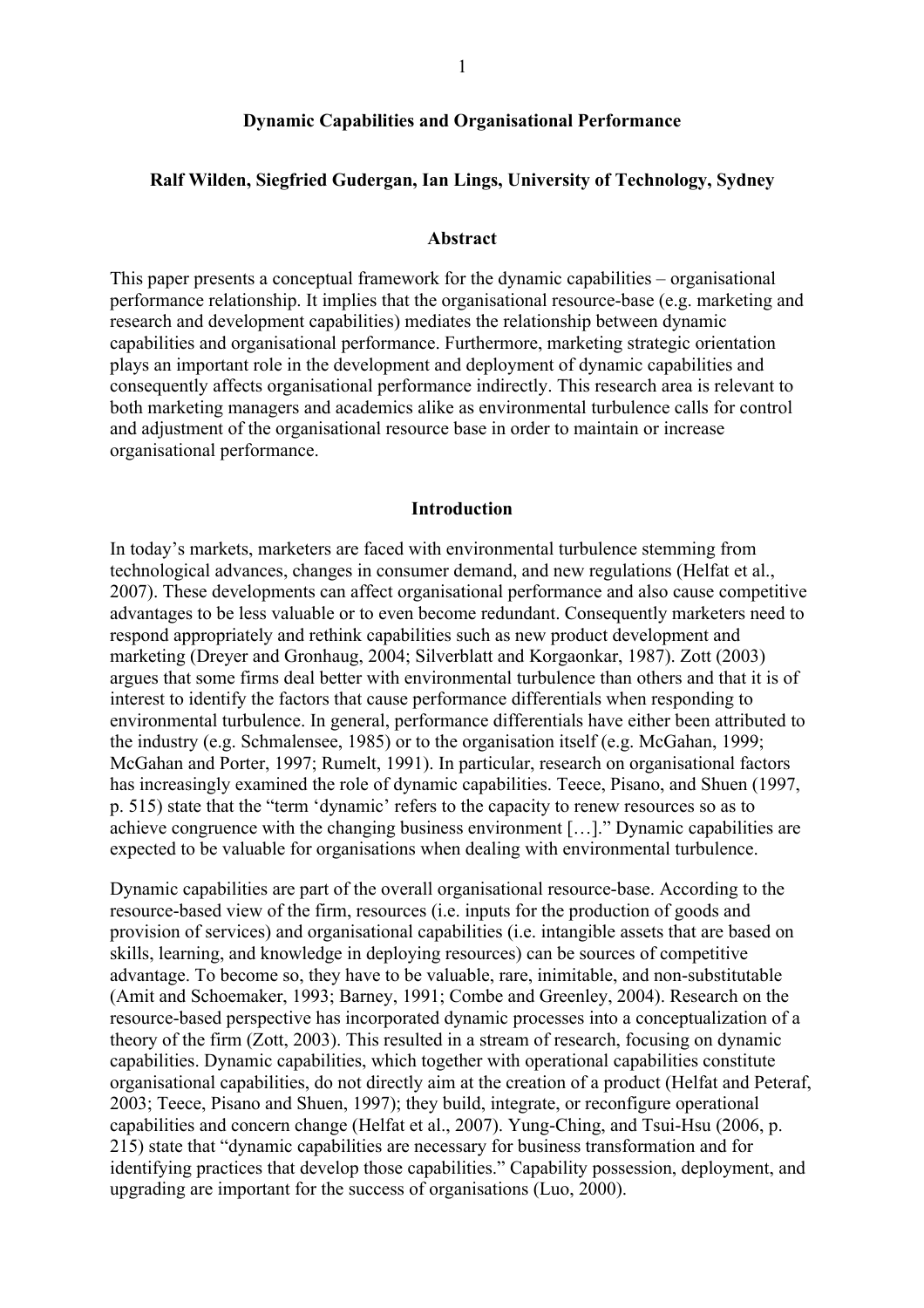Furthermore, organisational response to environmental turbulence requires both sound corporate-level (product market scope) and business level strategies (sources of competitive advantage) (Dess, Lumpkin and McGee, 1999). Marketing strategic orientation influences the development and deployment of dynamic capabilities and therefore is conceptualised as affecting the dynamic capabilities – performance relationship.

As no prior research has conclusively dealt with the consequences that dynamic capabilities have on organisational performance and with the role that marketing strategic orientation plays in this relationship, this paper's contribution lies in explaining more explicitly the intricacies of the dynamic capabilities – performance relationship. This paper concludes with conceptualising the dynamic capabilities and organisational performance linkage and identifies a number of propositions that relate to the conceptual model.

# **Dynamic Capabilities and Organisational Performance So Far**

The dynamic capabilities view of the firm is the evolutionary extension of the resource-based perspective as it explicitly looks at how capabilities evolve and how organisations deal with environmental turbulence (Helfat et al., 2007). The term 'dynamic' differentiates one capability (e.g. the operational ability to develop new products) from another form of ability (e.g. the ability to reform the way the organisation develops new products) (Zahra, Sapienza and Davidsson, 2006). In this example, the new routine for product development which is a new operational capability is distinguished from the ability to alter such capabilities which is labelled a dynamic capability. Dynamic capabilities do not directly concern the production of a good or the provision of a marketable service and therefore do not directly affect a firm's output (Helfat and Peteraf, 2003). They affect the productive process indirectly by integrating, reconfiguring, gaining, and releasing resources to respond to environmental turbulence or to create internal and external change (Eisenhardt and Martin, 2000; López, 2005).

Different opinions exist as to whether a dynamic capability itself can be the source of competitive advantage. Teece, Pisano, and Shuen (1997) share the view of the resource-based theory of the firm which requires resources to be valuable, rare, imperfectly imitable, and non-substitutable (VRIN-criteria) in order to generate competitive advantage (Barney, 1990, 1996). Slater, Olson, and Hult (2006) consider the so-called VRIN-criteria to be a necessary characteristic for dynamic capabilities. Eisenhardt and Martin (2000) express a contrasting opinion and argue that a best practice of dynamic capabilities exist and that dynamic capabilities show equifinality, homogeneity, and substitutability across firms. Though dynamic capabilities emerge from path-dependent histories of firms and are unique and idiosyncratic processes (Teece, Pisano and Shuen, 1997), they may share common features across firms; however, they differ in their effectiveness. Moreover, dynamic capabilities not necessarily result in competitive advantage, as they create value indirectly through e.g. the reconfiguration of a firm's resource base. Consequently, a dynamic capability may seem worthless in one scenario when the resulted reconfiguration did not generate the intended outcome, but may be valuable in another case (Zahra, Sapienza and Davidsson, 2006).

Helfat et al. (2007) state that traditional measures of performance (value creation, competitive advantage, sustainable competitive advantage, and rent generation) can be applied to dynamic capabilities. However, those measures do not include a time dimension (except of the concept of sustainable competitive advantage) and not explicitly incorporate the dynamic and process character of dynamic capabilities. To overcome this, Helfat et al. (2007, p. 7) add two measures to their concept named 'evolutionary fitness': firm survival and firm growth. They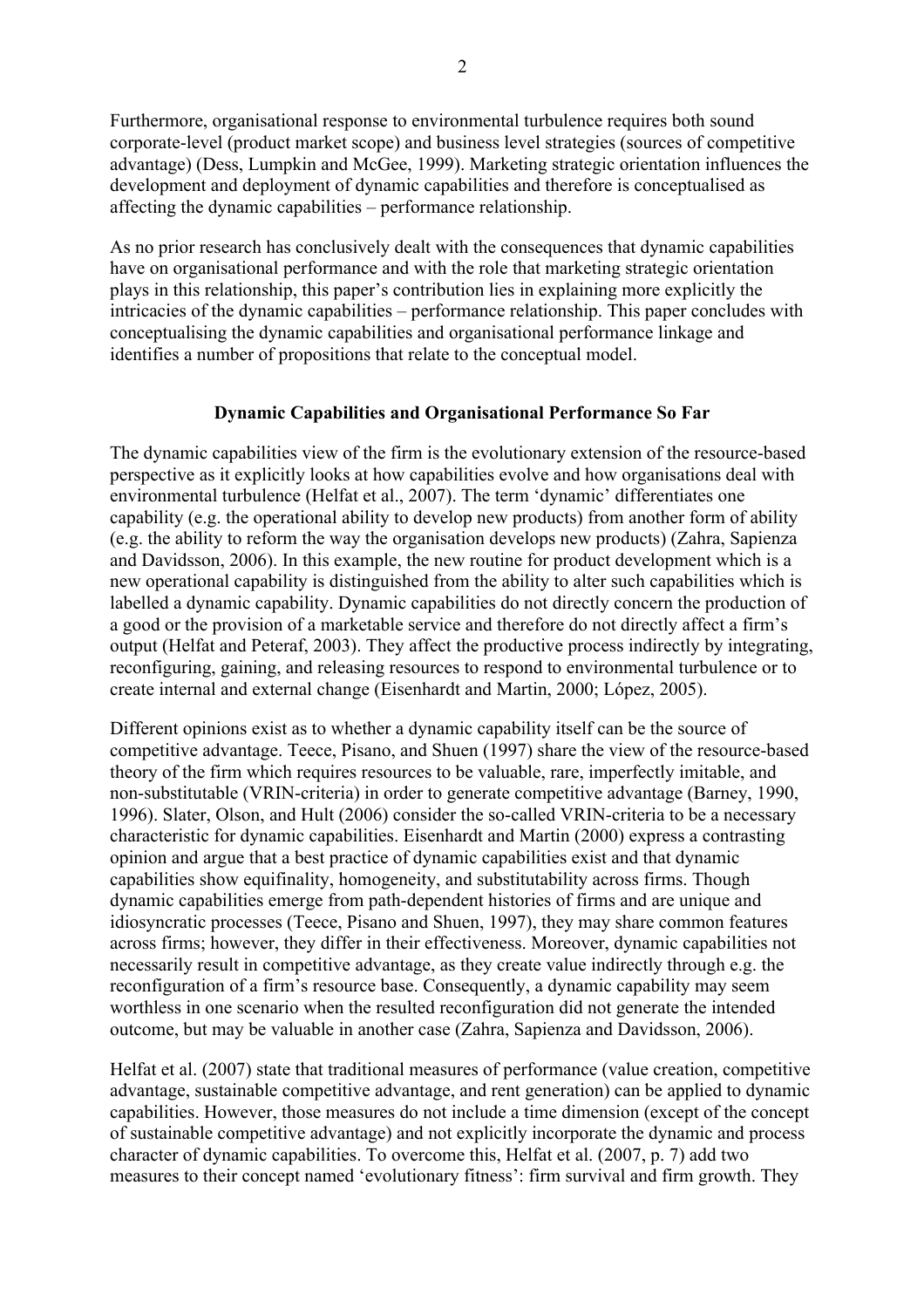state that evolutionary fitness "refers to how well a dynamic capability enables an organization to make a living by creating, extending, or modifying its resource base."

Firm survival is a clear indication of whether an organisation is capable of adapting to environmental turbulence. If an organization can survive in the long-term, this implies that it is successful in maintaining evolutionary fitness. Survival is a necessary condition for organizational growth. This measure "incorporates the extent of evolutionary fitness in the form of increased organizational size over time, whether in terms of revenue, assets, or other measures of size (Helfat et al., 2007, p. 15)." However, it is important to note that the two constructs of firm survival and firm growth do not necessarily covary: survival does not guarantee growth and not all growth is automatically profitable (Markman and Gartner, 2002). The very possession of dynamic capabilities does not necessarily lead to superior organizational performance (Zahra, Sapienza and Davidsson, 2006).

In summary, a dynamic capability is defined as the organisational ability to create internal change and/or to respond to environmental turbulence. This is done through reconfiguring (creating, extending, and modifying) the organisational resource base (Eisenhardt and Martin, 2000; Penrose, 1959; Zahra, Sapienza and Davidsson, 2006). Accordingly, firms may differ in displaying dynamic capabilities that provide a basis for reconfiguring their e.g. marketing, sales, customer linking, and service capabilities. Dynamic capabilities, through reconfigurations of these operational capabilities, can support the creation of sustainable competitive advantage and are capable of indirect rent generation.

# **Conceptual Framework**

The development and evolution of dynamic marketing capabilities is influenced by knowledge creation, codification, and integration, as well as investment processes. Knowledge creation is based on mechanisms of organisational learning. Knowledge creation can take place in various forms, e.g. through learning-by-doing and experimentation. It is essential for organisations to codify the generated knowledge to make it available for the entire firm. Codified knowledge is easier to apply and serves as an accelerator for the building of routines (Eisenhardt and Martin, 2000). Knowledge integration is an important step for the development of dynamic marketing capabilities as knowledge may need to be applied in a different context than it was once intended to be used in. Lastly, investment processes positively influence the development of dynamic capabilities (Helfat et al., 2007). Differences in the value of capabilities and consequently in performance are a function of firm-specific investments in developing them (Ethiraj et al., 2005; Kor and Mahoney, 2005).

The utilisation of dynamic capabilities is triggered by environmental turbulence. Environmental turbulence refers to external activities such as changes in consumer demand, the development of new technologies or new laws and regulations. This trigger mechanism is moderated by a firm's entrepreneurial orientation. Entrepreneurial orientation refers to the "methods, practices, and decision-making styles managers use to act entrepreneurially (Dess, Lumpkin and McGee, 1999, p. 95)" (Lumpkin and Dess, 1996). Environmental turbulence influences the development of dynamic capabilities indirectly by stimulating knowledge creation, codification, integration, and investment processes.

Dynamic capabilities affect organisational performance indirectly and directly. The indirect effect on performance is achieved through reconfiguring the resource base and can be accomplished through creating, extending, and modifying the resource base. (e.g. Eisenhardt and Martin, 2000; Helfat et al., 2007; Kale, Dyer and Singh, 2002). These reconfigurations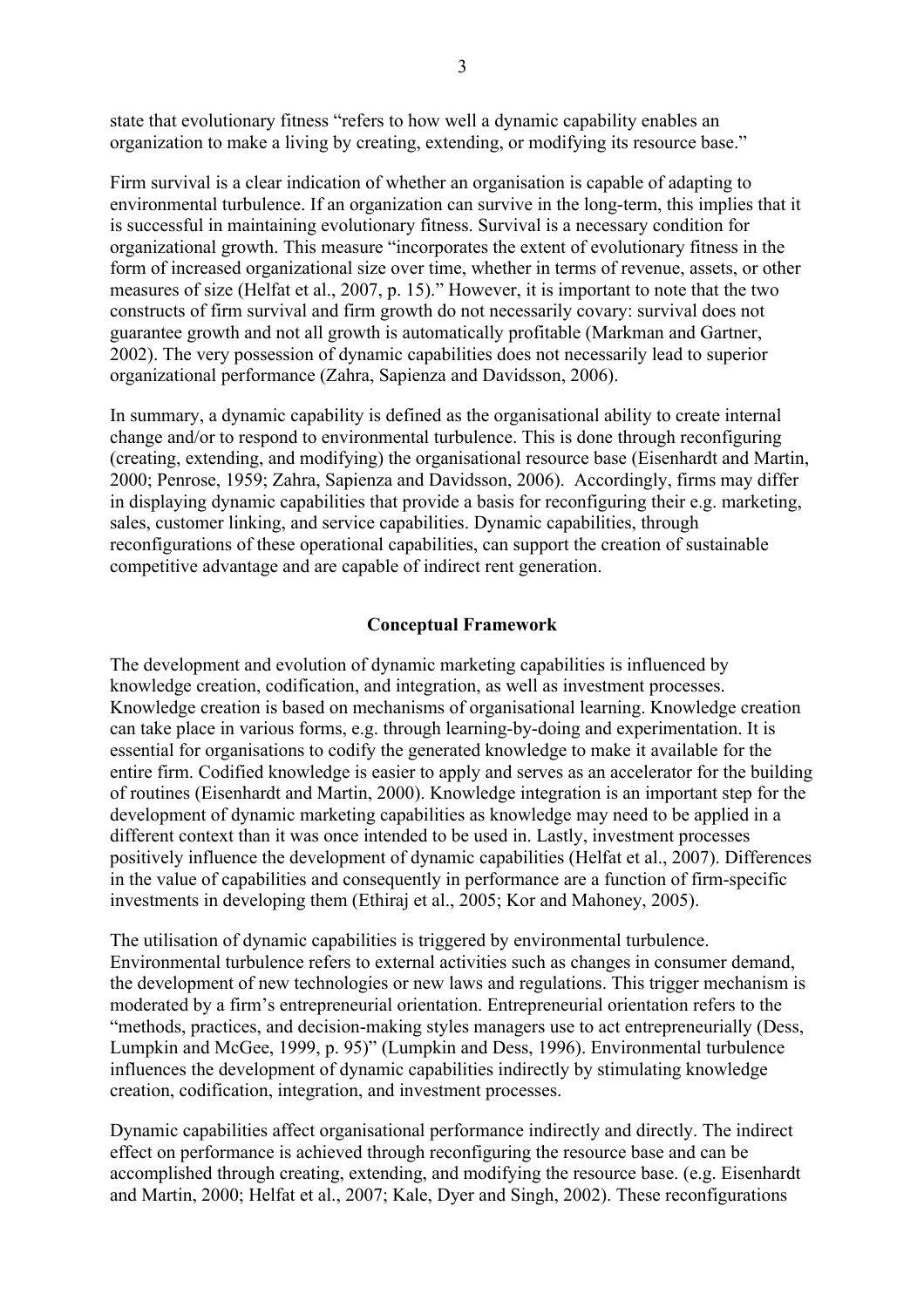aim to positively influence organisational performance. Dynamic capabilities have a direct effect on performance as the creation, maintenance, and utilization of dynamic capabilities create costs.

Strategic orientation moderates the relationship between dynamic capabilities and organisational performance (Slater, Olson and Hult, 2006). The role of strategic orientation is multifaceted. Strategic orientation influences the development of dynamic capabilities as it creates the path for knowledge-related processes and investment processes. Strategic orientation impacts which learning mechanisms take place. Furthermore, a firm's strategic orientation moderates the trigger-relationship between environmental turbulence & internal change and dynamic capabilities utilisation as it will decide which internal and external changes the organisation will react to and consequently which dynamic capabilities are required. Finally, strategic orientation moderates the reconfiguration activities of dynamic capabilities on the resource base. This is e.g. done through differential timing of dynamic capability utilisation and which parts of the resource-base are reconfigured.

The development and evolution of dynamic capabilities is an important topic that has been dealt with in previous literature (e.g. Fuhl, 2006). However, our central interest in this paper is to explore the cost effect dynamic capabilities have on organisational performance as well as the effects that marketing strategic orientation has on the dynamic capabilities – performance relationship. The following section will present a few hypotheses and further clarify the interrelationships of the constructs. Propositions about the relationship between dynamic capabilities and the organisational resource base will not be presented in detail as it has been dealt with in the literature (e.g. Helfat et al., 2007).

## **Propositions**

The acquisition, creation, and maintenance of the organisational resource base create costs (Barney, 1986; Dierickx, Cool and Barney, 1989; Zott, 2003). Costs include reconfiguration costs which occur through the creation, existence, and utilisation of dynamic capabilities as well as time and management attention (Zollo and Winter, 2002).

Two main kinds of costs within the dynamic capability logic are dynamic capability governance and transaction costs. Organisations control resources and capabilities that may have become valuable sources of competitive advantage; however, once organisations face environmental turbulence, the need for reconfiguration of the resource base arises. According to Langlois (1997), even the most integrated firm cannot possess all resources and capabilities necessary for all activities. Therefore, organizations need to link up with other firms; especially when innovation is involved, links among organisations get very complex. By governance costs we mean expenses that are associated with the internal governance of capabilities (through internal reconfiguration). Transaction costs refer to the acquisition of capabilities and resources on external markets and arise when organisations need to consult the external market or other business units through the use of e.g. technology transfer, alliancing or merger & acquisition (Bowman and Ambrosini, 2003; Langlois, 1997).

If a firm controls many complimentary capabilities and consequently does not have to consult external sources during the reconfiguration process in situations of environmental turbulence, the organisation will have to bear less dynamic capability transaction costs. On the other hand, this will increase the need for internal reconfiguration of existing resources and capabilities and this leads to increased governance costs.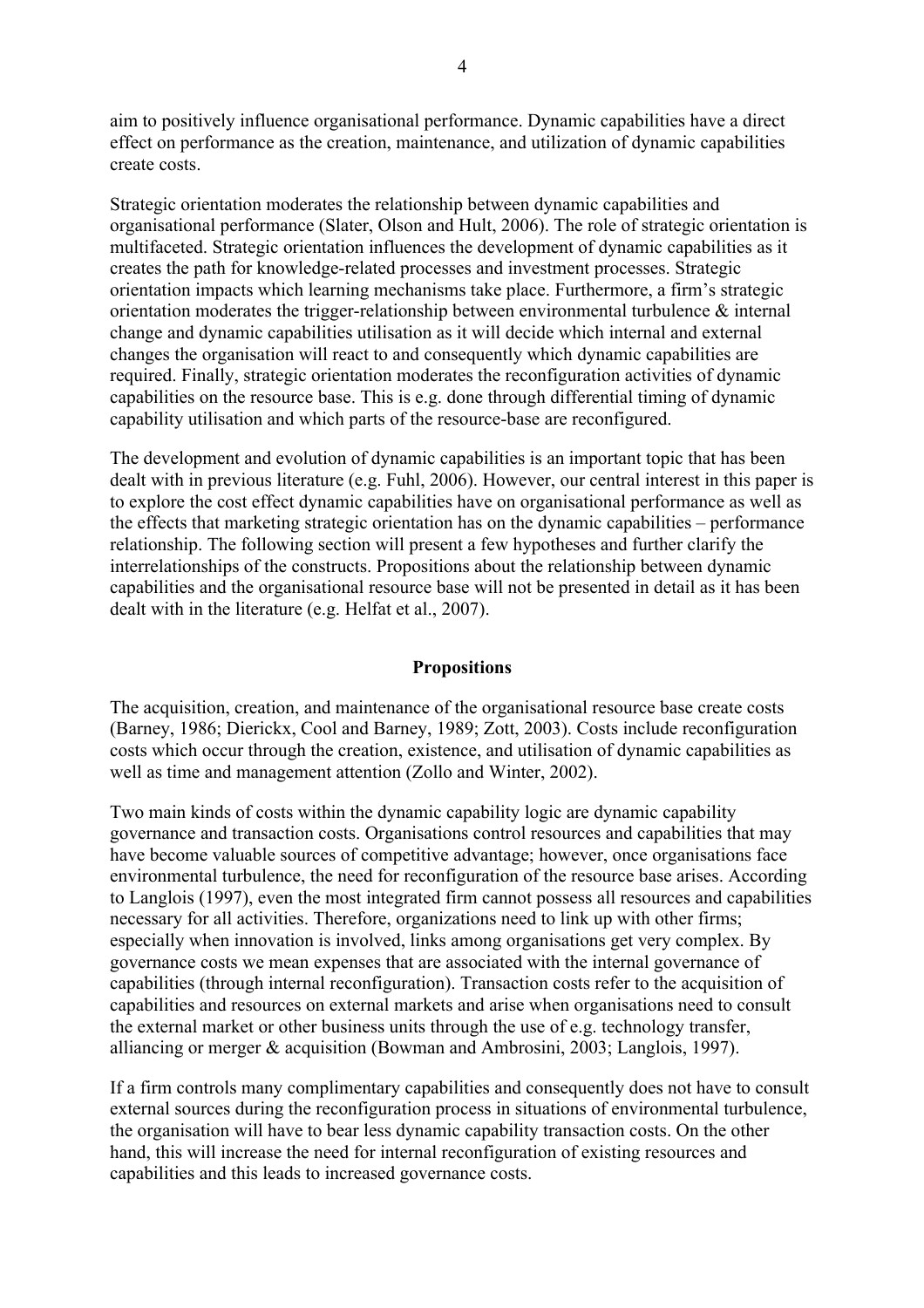P1a: The more complementary capabilities are controlled by an organisation, the lower the transaction costs for dynamic capabilities when facing environmental turbulence.

P1b: The more complementary capabilities are controlled by an organisation, the higher the governance costs for dynamic capabilities when facing environmental turbulence.

Strategic orientation "defines the broad outlines for the firm's strategy while leaving the details of strategy content and strategy implementation to be completed (Slater, Olson and Hult, 2006, p. 1224)." Slater, Olson, and Hult (2006) showed that a firm's strategic orientation moderates the relationship between dynamic capabilities and organisational performance as different orientations entail different sets of dynamic capabilities which in turn have different effects on performance (Conant, Mokwa and Varadarajan, 1990).

Strategic orientations that focus on differentiation (Porter, 1980) and innovation seem to be more supportive for the development and deployment of dynamic capabilities. Frequent deployment of dynamic capabilities increases their value and leads to improved performance (Zahra, Sapienza and Davidsson, 2006). Differentiation orientation also increase the likelihood of early dynamic capability utilisation and quicker reaction to e.g. changes in customer demand positively influences firm growth (Dess, Lumpkin and McGee, 1999; Helfat et al., 2007; Zahra, Sapienza and Davidsson, 2006). The differentiation strategy is found to be associated with higher costs. In the case of new product development, the development, production, and marketing of new products and services are expensive and can be summarized as 'liability of newness' (Stinchcombe, 1965). This leads to a negative impact of dynamic capabilities on financial measures of firm performance like return on investment and cash flow on investment (Hambrick, 1983). Summing up, different strategic orientations are expected to lead to different dynamic capability costs as well as different timing of dynamic capability utilisation.

P2a: Strategies stressing differentiation lead to early dynamic capabilities utilisation.

P2b: Strategies stressing cost leadership lead to late dynamic capability utilisation.

P2b: Differentiation orientation increase dynamic capability costs.

## **Conclusion and Further Research**

This paper presents a conceptual framework of the dynamic capabilities – organisational performance relationship. It has been shown that dynamic capabilities have both direct and indirect effects on organisational performance: directly via dynamic capability costs and indirectly via the organisational resource base. Furthermore, the marketing strategic orientation has several impacts on the dynamic capabilities – performance relationship. It influences the development of dynamic capabilities. Furthermore, it decides on the timing of dynamic capability utilisation.

Empirical research is required to test the proposed conceptual model. This will assist in identifying the types of costs that are created by dynamic capabilities in more detail. Also, empirical findings will clarify which marketing strategic orientation proves more effective in the dynamic capability – organisational performance context.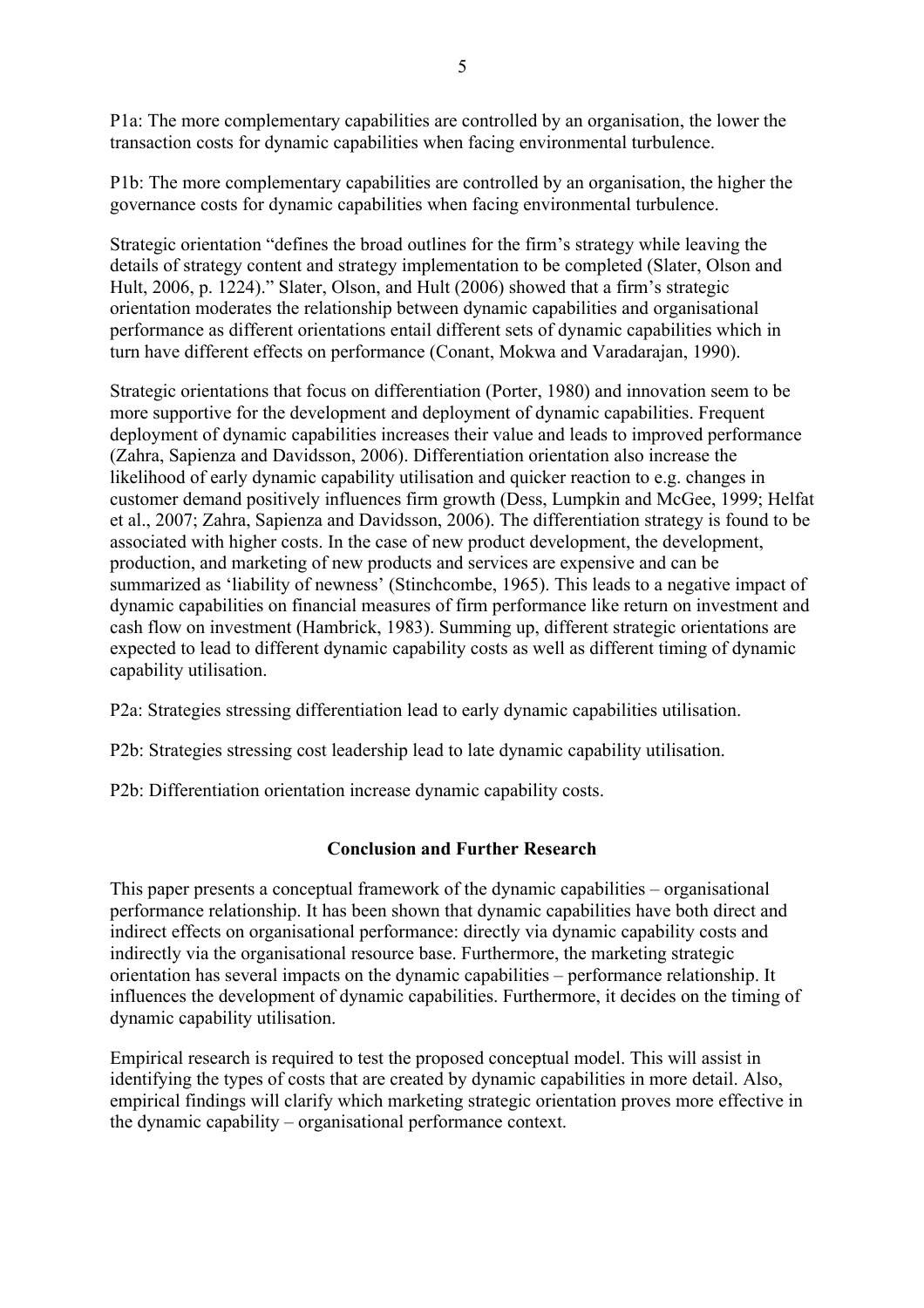### **Literature**

- Amit, R. and Schoemaker, P.J.H., 1993. Strategic assets and organizational rent. Strategic Management Journal 14 (1), 33.
- Barney, J., 1990. The Debate Between Traditional Management Theory and Organizational Economics: Substantive Differences or Intergroup Conflict? Academy of Management Review 15 (3), 382-393.
- Barney, J., 1991. Firm Resources and Sustained Competitive Advantage. Journal of Management 17(1).
- Barney, J., 1996. The Resource-based Theory of the Firm. Organization Science 7 (5), 469- 469.
- Barney, J.B., 1986. Strategic Factor Markets: Expectations, Luck, and Business Strategy. Management Science (1986-1998) 32 (10), 1231.
- Bowman, C. and Ambrosini, V., 2003. How the Resource-based and the Dynamic Capability Views of the Firm Inform Corporate-level Strategy. British Journal of Management 14 (4), 289-303.
- Combe, I. and Greenley, G., 2004. Capabilities for strategic flexibility: a cognitive content framework. European Journal of Marketing 38 (11/12), 1456-1480.
- Conant, J., S., Mokwa, M., P. and Varadarajan, P.R., 1990. Strategic Types, Distinctive Marketing Competencies and Organizational Performance: A Multiple Measures-Based Study. Strategic Management Journal (1986-1998) 11 (5), 365.
- Dess, G., Lumpkin, G. and McGee, J., 1999. Linking Corporate Entrepreneurship to Strategy, Structure, and Process: Suggested Research Directions. Entrepreneurship: Theory & Practice 23 (3), 85-102.
- Dierickx, I., Cool, K. and Barney, J.B., 1989. Asset Stock Accumulation And Sustainability Of Competitive. Management Science 35 (12), 1504.
- Dreyer, B. and Gronhaug, K., 2004. Uncertainty, flexibility, and sustained competitive advantage. Journal of Business Research 57 (5), 484-494.
- Eisenhardt, K. and Martin, J., 2000. Dynamic capabilities: What are they? Strategic Management Journal 21 (10/11), 1105.
- Ethiraj, S., Kale, P., Krishnan, M. and Singh, J., 2005. Where do capabilities come from and how do they matter? A study in the software services industry. Strategic Management Journal 26 (1), 25.
- Fuhl, F. 2006, 'The Influence Factors of Dynamic Capabilities: The Case of Innovation Speed Korean Electronics Companies', University of St. Gallen, St. Gallen.
- Hambrick, D.C., 1983. Some Tests of the Effectiveness and Functional Attributes of Miles and Snow's Strategic Types. Academy of Management Journal 26 (1), 5.
- Helfat, C., Finkelstein, S., Mitchell, W., Peteraf, M., Singh, H., Teece, D. and Winter, S., 2007. *Dynamic Capabilities: Understanding Strategic Change in Organisations*, Blackwell Publishing, Malden.
- Helfat, C. and Peteraf, M., 2003. The Dynamic Resource-Based View: Capability Lifecycles. Strategic Management Journal 24 (10), 997-1010.
- Kale, P., Dyer, J. and Singh, H., 2002. Alliance Capability, Stock Market Response, and longterm Alliance Success: The Role of the Alliance Function. Strategic Management Journal 23 (8), 747-767.
- Kor, Y. and Mahoney, J., 2005. How dynamics, management, and governance of resource deployments influence firm-level performance. Strategic Management Journal 26 (5), 489.